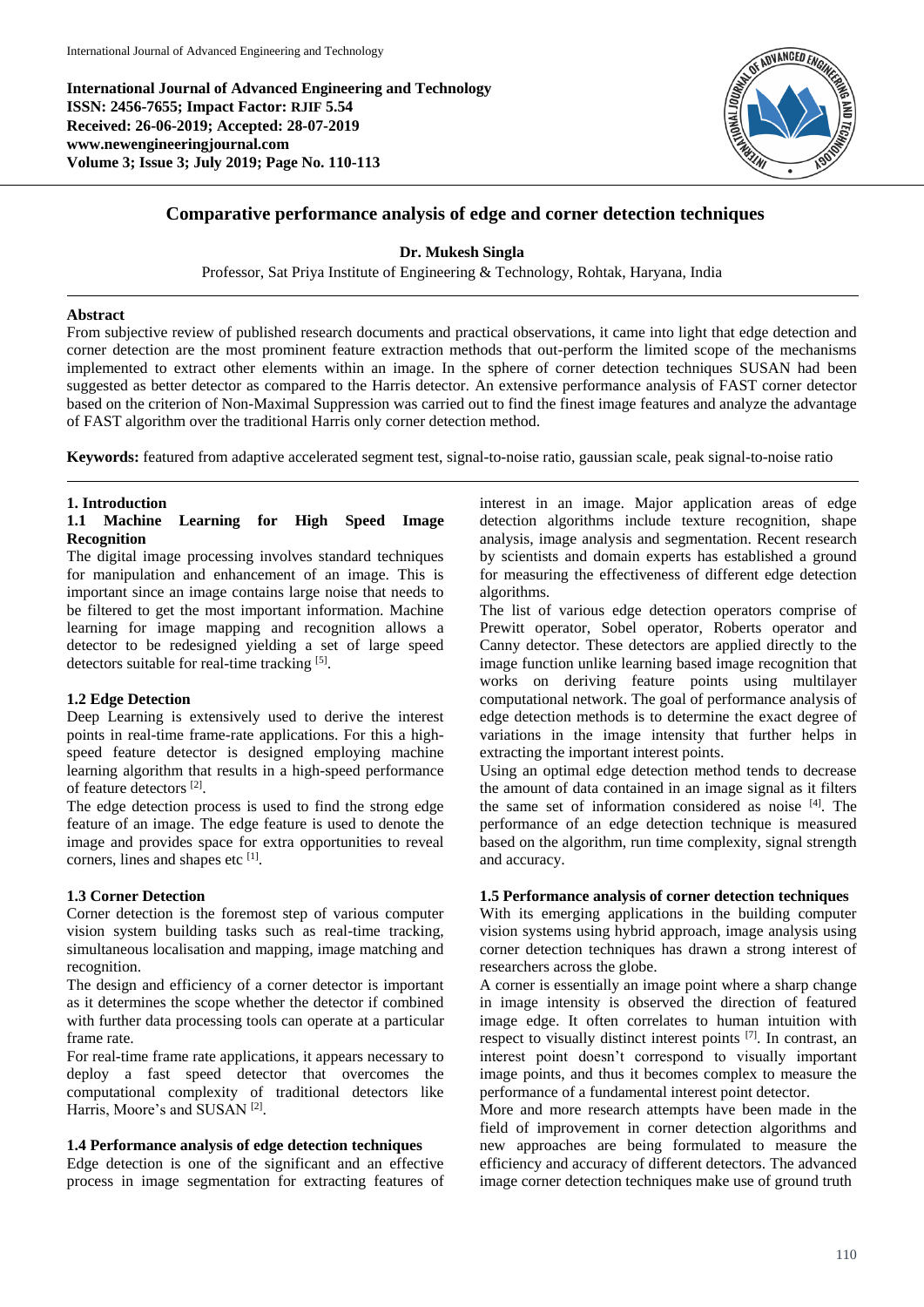criterion to measure the accuracy of an algorithm output.

# **1.6 Existing criteria for evaluation of edge and corner detection techniques**

The majority of published research results on corner detection techniques involve the studies on the effects of noise and parameter variation on the proposed detector. These parameters  $^{[7]}$  include Gaussian scale  $^{[5]}$ , signal-tonoise ratio (snr) <sup>[9]</sup>, cross-region correlation matching <sup>[8]</sup>, threshold  $[4]$ , and the width of the gray level transitions in original image [6].

**Ground Truth Dataset Criterion:** Most of the local features are being evaluated based on empirical calculation and their effectiveness is measured in terms of informed recognition performance. Ground truth dataset forms an integral part of rational evaluation and a novel approach is used to describe and evaluate the effectiveness of a given feature point [8] based on the invariance assumptions.

This approach is focused on designing a universal framework for salient feature detection <sup>[9]</sup> and further enhancing the performance of an existing detection method in terms of speed. The result of experimental observation supports the application of ground-truth datasets for object detection as it demonstrates a more accurate and promising performance.

# **2. Related Work**

FAST algorithm is suggested as the backbone of SIFT technique by Wu Lifang, Gao Yuan and Zhang Jingwen in [4] that relies on accelerated segment test algorithm. The modified Featured from Adaptive Accelerated Segment Test (FAAST) has been introduced by Yenewondim Biadgie and Kyung-Ah Sohn in [3] that reduces the time complexity of FAST algorithm and improves the output of the unique response. A brief review of An Improved Canny Algorithm based on adaptive threshold selection was carried out in [1]. Here, J. Duan and X. Gao, Y. Wang and Jiangyun Li throw light on the comparison and performance analysis of traditional Canny Operator and adaptive filtering method for Canny edge detection. Further in literature [2], Miaomiao Zhao, Hongxia Liu and Yi Wan have proposed the scope of improvement in Canny Edge Detection algorithm practices using DCT techniques. Amruta L Kabade and Dr. VG Sangam in [7] Introducing the performance analysis of edge detection using improved block level Canny algorithm, five threshold values are considered to implement block level Canny method. This methodology is implemented to remove false edges in the image and smooth the region so it can meet the VLSI requirements as desired. The final edge map of the various edge detectors viz., Prewitt, Robert,

Canny and Sobel has been compared with the proposed block level Canny edge detector on the ground of the perceptual analysis. Dharampal and Vikram Mutneja in [8], an explanatory organization of edge detection methods is found that also motivates the proposed research work in the field of digital image processing. The authors have provided deep insights of edges and edge detection. The document offers an inclined review of characteristic types of edges and fundamental steps involved in edge detection. The methods of edge detection are further classified into three categoriesgradient based edge detection, Laplacian edge detection algorithm and fuzzy logic-based edge detection method. Shravani S. Rao and co-authors in  $^{[9]}$  have described the implementation of sobel edge detection technique using MATLAB-XILINX co-simulation. The research work contributes to solving the problem of image recognition using HDL. Here, the team has advocated in favor of application of Sobel detector in the field of medical imaging, video surveillance, and departure warning system for its peculiar property of less deviation at high levels of impulse noise.

# **3. Proposed Work**

## **3.1 Edge Detection**

The traditional Canny edge detection algorithm is sensitive to noise. In response to these problems, proposed an improved algorithm based on Canny algorithm. The gravitational field intensity was introduced in this to replace image gradient, and the  $2\times 2$  operator was extended to  $4\times 4$ operator. Two adaptive double-threshold selection methods for two kinds of typical images are based on the mean and standard deviation of image gradient. The improved algorithm not only keeps the advantages of the traditional Canny algorithm, but also it enhances the ability of noise suppression and keeps more edge information, i.e. it has higher SNR.

## **3.2 Corner Detection**

Corners detected include correct corners. This is sufficiently fast that it allows on-line operation of the tracking system. A test is performed for a feature at a pixel c by examining a circle of 32 pixels (a Bresenham circle of radius 3) surrounding p. A feature is detected at c if the intensities of at least 24 contiguous pixels are all above or all below the intensity of c by some threshold t.

We propose an improved corner detection method based on the ideal of FAST to improve detection rate for next feature extraction. First, the image is detected for corners using Harris algorithm. Second, using the FAST for reference, the false corners are removed.

**4. Results**

| S. No | image | Original Segmented image using Segmented image using No. of Coordinates No. of Coordinates<br>Fast | <b>FAST</b> with Non-Max   without Non-Max |    | with Non-Max |
|-------|-------|----------------------------------------------------------------------------------------------------|--------------------------------------------|----|--------------|
|       | F1    |                                                                                                    |                                            | 54 | 19           |

**Table 4.1:** Performance Analysis of FAST Algorithm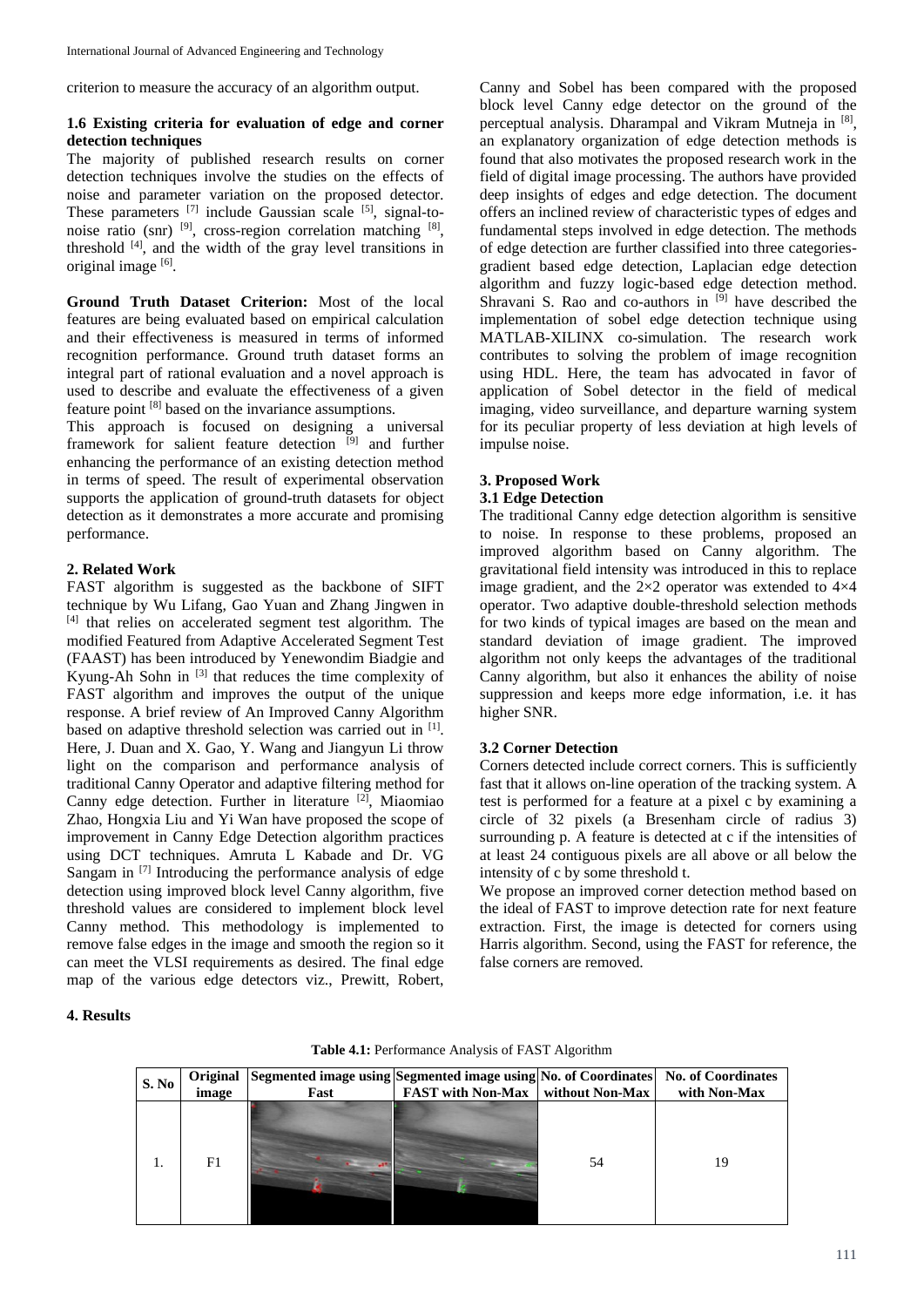| 2. | $\rm F2$ | $245\,$ | 68     |
|----|----------|---------|--------|
| 3. | F3       | 109     | $47\,$ |
| 4. | F4       | $121\,$ | $30\,$ |

The Non-Maximal Suppression is an approach to filter false or weak edge pixels and improve the quality of output image so that strongly connected interest points are viewed on the screen. This non-maximal suppression is often used

while executing edge detection algorithms to filter the pixels that are not a part of local maxima. A threshold value is set to screen the pixels with certain gradient value.

**Table 4.2:** Observation Results for Non-Max Suppression Using Fast

| <b>Image</b> | <b>No. of Coordinates</b><br><b>Without Non-Max</b> | <b>No. of Coordinates</b><br>with Non-Max | <b>No. of Unwanted Coordinates</b><br><b>Suppressed</b> |
|--------------|-----------------------------------------------------|-------------------------------------------|---------------------------------------------------------|
|              |                                                     |                                           |                                                         |
| F٦           | 245                                                 | nā                                        |                                                         |
| F3           | 109                                                 |                                           |                                                         |
| F4           |                                                     |                                           |                                                         |

The pixels which do not appear in the direction of image gradient are set to zero. Thus, all the unwanted image

information is suppressed.

|  |  |  | Table 4.3: Comparative Performance Analysis of Canny and Sobel Edge Detector: (a) Performance Ratio (b) Peak Signal to Noise Ratio |
|--|--|--|------------------------------------------------------------------------------------------------------------------------------------|
|  |  |  |                                                                                                                                    |

| S. No | <b>Original image</b> | <b>Canny Output</b> | <b>Sobel Output</b> | Performance Ratio (a) |         | $PSNR$ in db (b) |         |
|-------|-----------------------|---------------------|---------------------|-----------------------|---------|------------------|---------|
|       |                       |                     |                     | Canny                 | Sobel   | Canny            | Sobel   |
| 1.    |                       |                     | $\cdot$ .           | 69.7224               | 23.3611 | 20.6788          | 20.6626 |
| 2.    |                       |                     | <b>Section 2000</b> | 99.3278               | 33.0511 | 19.0853          | 19.0698 |